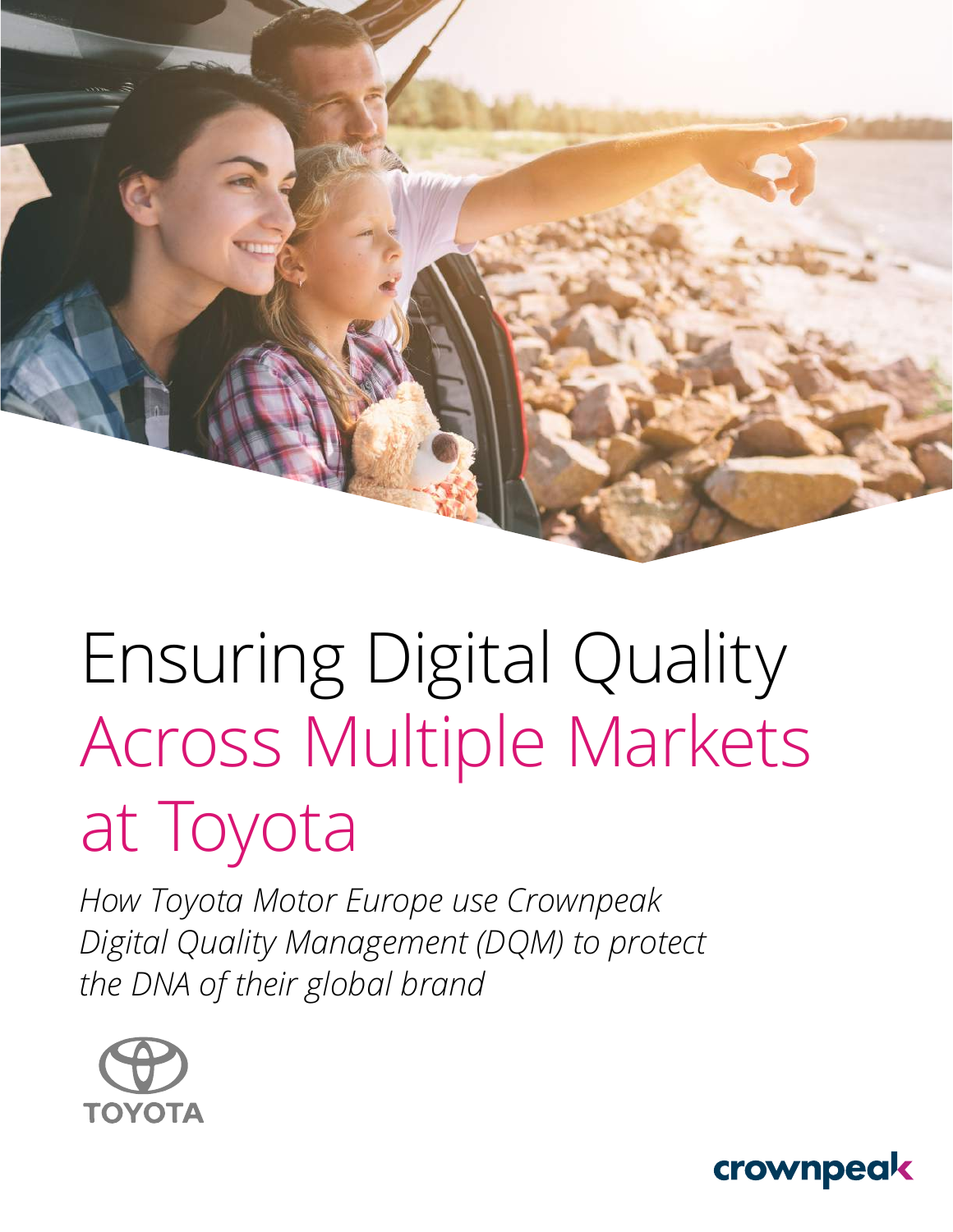**Industry: Manufacturing Employees:** 20,000+ **Locations:** 53



## **THE CHALLENGE:**

"Quality in all aspects" is a guiding principle at Toyota. They often refer to the Japanese concept of "Omotenashi", which means being the perfect host by anticipating and respecting visitors' needs in order to make their experience with Toyota effortless and enjoyable. However, like all global brands, protecting that experience across their expanding digital properties presents a challenge.

In 2015, Toyota set about creating a set of core digital standards to provide guidance to markets for maintaining quality. However, as the complexity, size and scope of their digital presence expanded, they needed to mature their digital governance process by gaining central control and visibility of the compliance of their online properties. Emanuela Tasinato, Digital Experience at Toyota Motor Europe, says: "With 30 markets and 45 websites covering multiple languages, we needed a way to centrally manage consistent delivery of digital content that reflected our digital vision and the Toyota brand."

A critical requirement was to ensure that the localization requirements of the markets would be fully supported. "There is a balance between making quality management as simple and centralized as possible, and catering to every market's specific needs. We needed a solution with the power and flexibility to do both, which is why we selected Crownpeak DQM," says Tasinato.

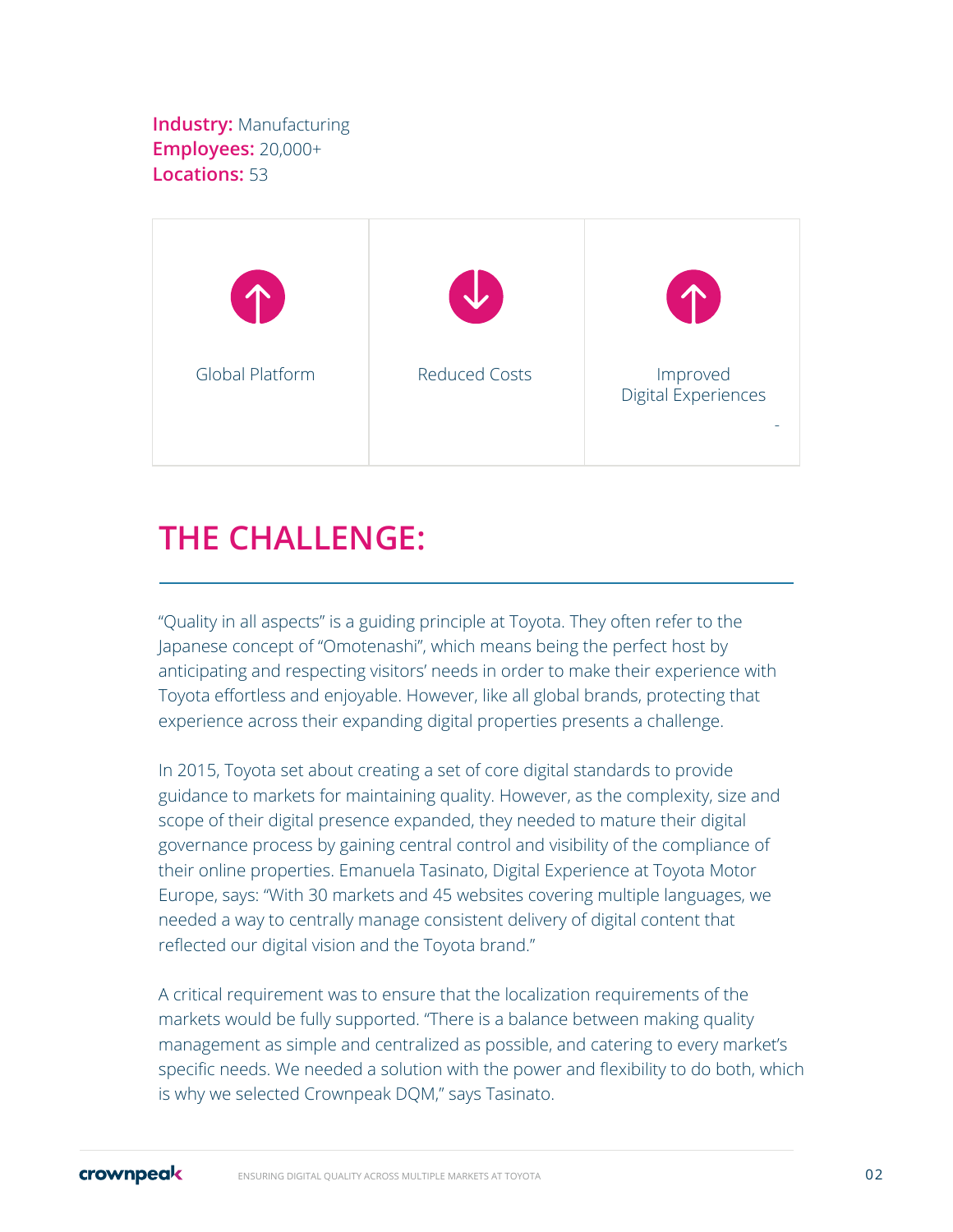## **THE SOLUTION:**

DQM works to automate the verification that Toyota's digital standards are being followed at both a central and local level. The platform comes with an extensive library of best practice compliance rules 'out-the-box', including Accessibility, SEO, Usability, Mobile, Legal and Site Integrity standards. As part of the on-boarding process, additional custom checkpoints were created to match Toyota's brand, business rules, and localization requirements. "As much as possible, we ensure that our digital standards translate to DQM checkpoints so markets can easily monitor compliance in the DQM dashboard rather than relying on manual checks," says Tasinato. "For example, Toyota has this standard: 'Imagery should be carefully selected and previewed for different screen sizes / devices with mobile, legibility and reduced file size especially considered.' We translated this to two corresponding automated checkpoints in DQM: 'Images should not exceed 400KB.' And 'Check that there is a mobile image in place'".

Toyota regularly launches new digital initiatives and continually refreshes their custom DQM checkpoints to ensure they remain up-to-date with the latest rules and regulations, as well as Toyota's brand and business requirements.

DQM fits seamlessly into Toyota's publication workflows and feeds into local market KPIs. Content is published first to the flagship European website where it is checked by DQM, and then supplied to other markets for translation and localization, where it is then re-verified for compliance.

"We expect everyone who creates content to check it in DQM as part of the publication process," says Tasinato. "Central content must be checked and then checked again when it is localized. It is very important to maintain stringent quality on the central European website, because any errors introduced there will be mirrored across our other websites."

Local markets are expected to use the platform to audit themselves on a regular basis, but the Digital Team also review global compliance centrally. Every month they extract data from DQM, create a summary report benchmarking market performance in a number of areas, and circulate it to their local teams. Tasinato says: "This report receives a lot of attention – both from the markets and from senior management. We see an increase



ENSURING DIGITAL QUALITY ACROSS MULTIPLE MARKETS AT TOYOTA 03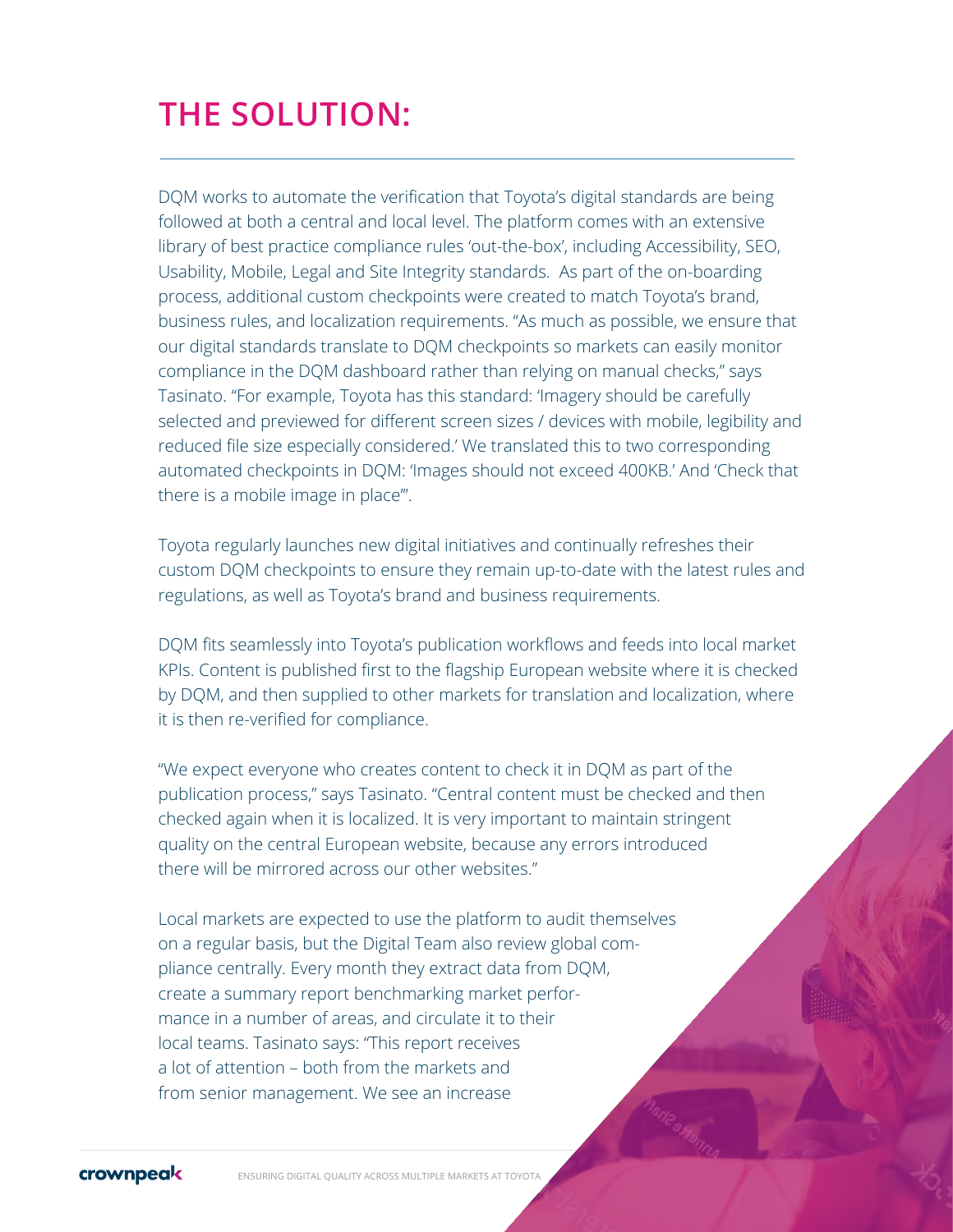in compliance activity towards the end of the month, as the markets know that this is important to management. They are very competitive."

#### **Working with Crownpeak**

Toyota have a small internal team which is dedicated to supporting the markets in their use of DQM and resolving compliance queries. They have a series of escalation points, and an open line to the Crownpeak support team for questions and implementation requests. "Crownpeak is very responsive and very knowledgeable. This is very much appreciated by Toyota and is reflected in their level of commitment to the platform," says Tasinato.

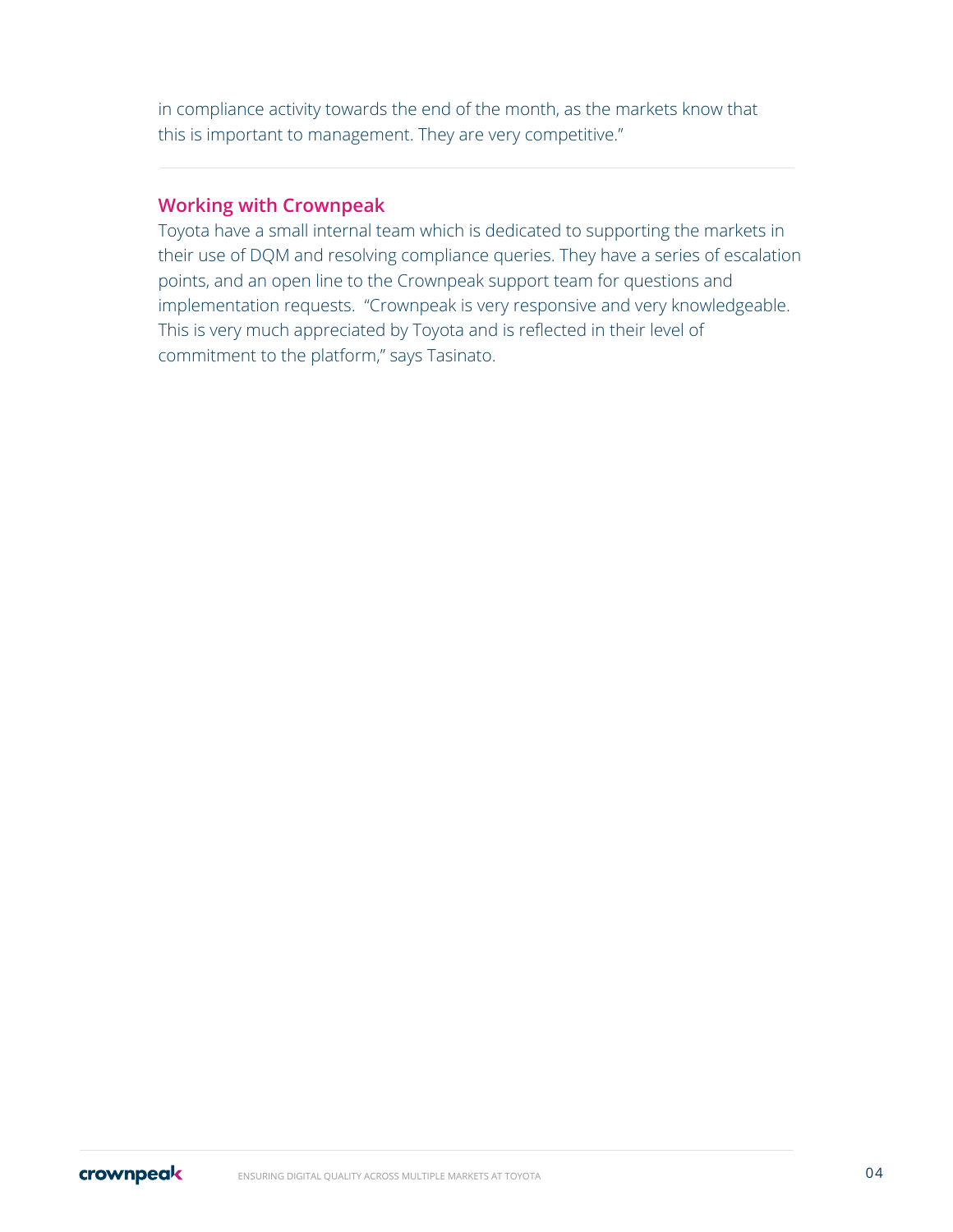## **THE BENEFITS:**

#### **Building market presence through effective localization**

Flexibility is vital to the success of content localization, and our standards need to be adapted to ensure they are actionable and relevant in each target market. "The ability to localize our standards is a major strength of DQM as it enables us to accurately deploy, measure, and manage standards for each market." Says Tasinato. "For example, we have a DQM checkpoint for the number of words in a paragraph and that varies by country. It might be 68 words in English, and 100 in German."

#### **Creating competitive advantage through customer experience**

Toyota sets two levels of priority compliance for their digital standards: Base Level and Gold Level. The base level ensures they achieve a minimum level of compliance to ensure accessibility and satisfy customer needs. "The base level is nonnegotiable," says Tasinato. "The Gold level is about creating competitive advantage through superior customer experience, which is where Toyota excels!"

### **Supporting Toyota's culture of "Quality"**

As a company, Toyota places a high value on quality and shows a strong commitment at the senior level that it's effectively communicated to local markets. "We're doing very well in terms of the level of engagement of the markets that prioritize digital quality. DQM plays a big part in that by ensuring that our digital standards are clear, performance is measurable, and that our local teams have the tools they need to do their jobs. We give awards to our markets for achieving high rankings in their DQM scores. What is really nice is that this award is available to any team, regardless of budget or number of web visitors, and it is often won by the small markets."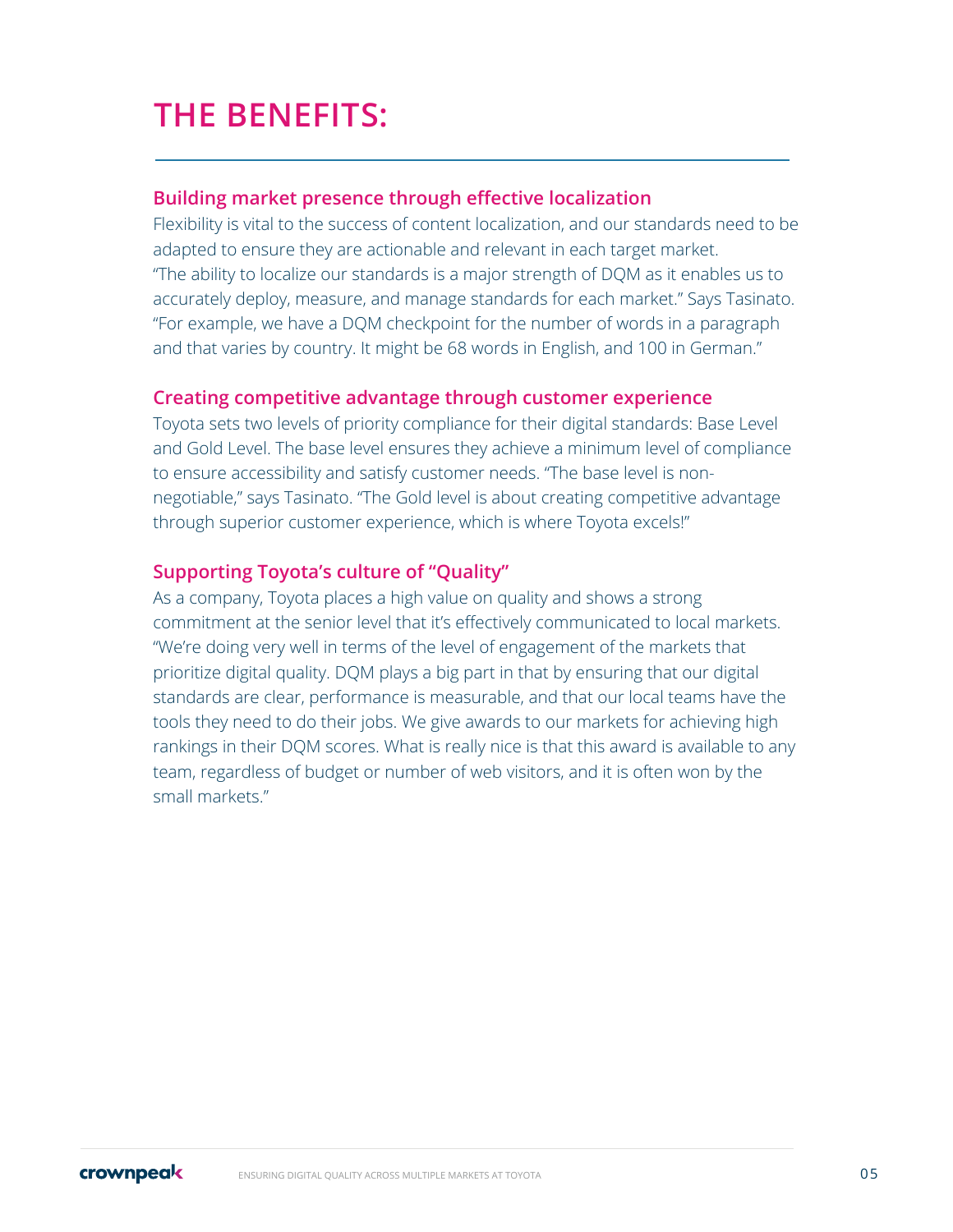#### **What's next?**

Toyota Motor Europe have used DQM to achieve excellent levels of quality and compliance across their European websites but they are not standing still. Tasinato says: "We are achieving top rankings in terms of our scores for Digital Quality. We get a lot of 10s for accessibility, usability, and SEO. However, our central content can come from multiple sources and we still have work to do in terms of catching errors before they get distributed to local markets where issues can get magnified. We are also working with Crownpeak to expand the scope of DQM to cover injected code on our sites and ensure that errors are caught in these components too".

*"There is a balance between making quality management as simple and centralized as possible, and trying to cater to every market's specific needs. We needed a solution with the power and flexibility to do both, which is why we selected Crownpeak DQM."*

**Emanuela Tasinato, Digital Experience, Toyota Motor Europe**



ENSURING DIGITAL QUALITY ACROSS MULTIPLE MARKETS AT TOYOTA